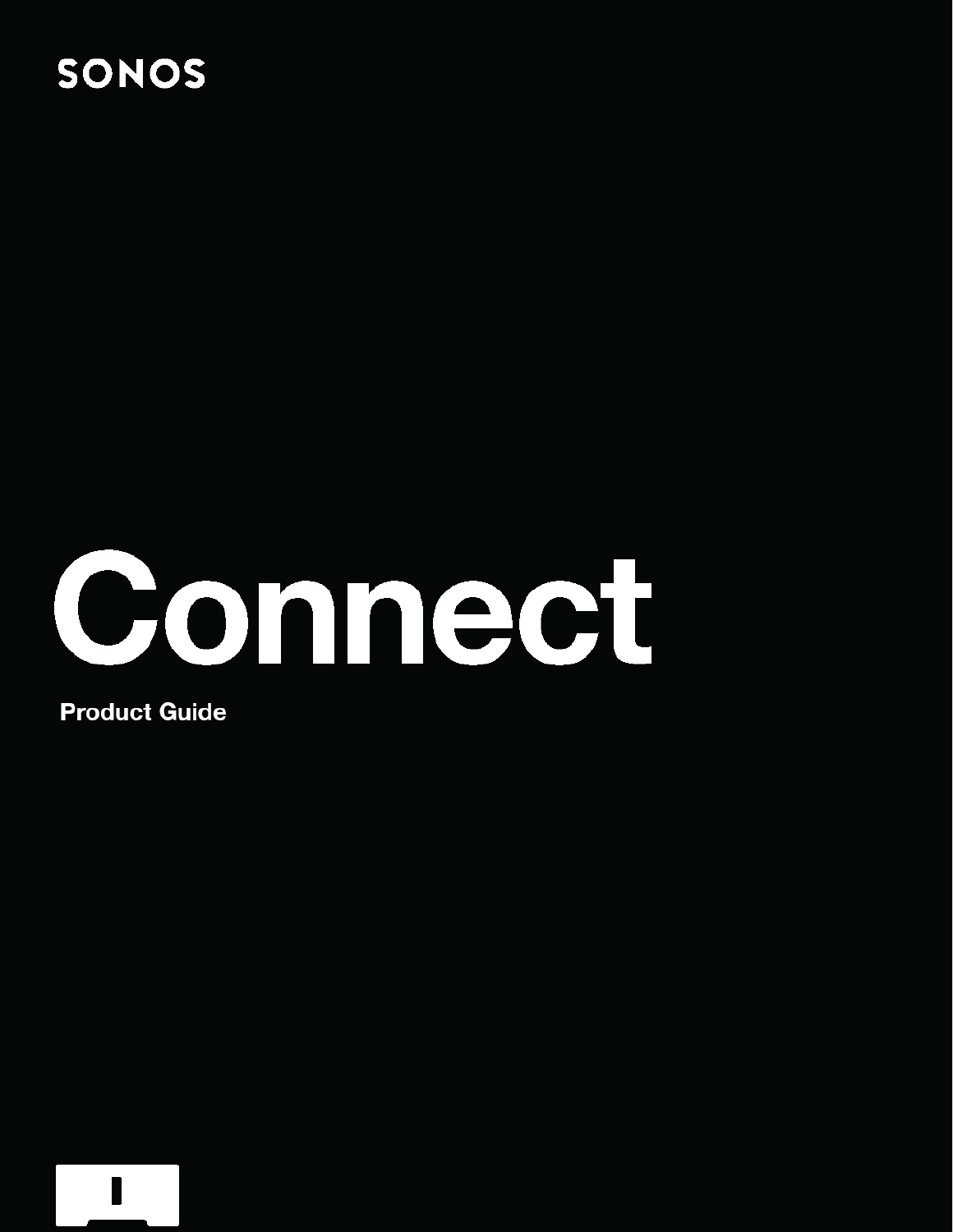THIS DOCUMENT CONTAINS INFORMATION THAT IS SUBJECT TO CHANGE WITHOUT NOTICE.

No part of this publication may be reproduced or transmitted in any form or by any means, electronic or mechanical, including but not limited to photocopying, recording, information retrieval systems, or computer network without the written permission of Sonos, Inc. Sonos and all other Sonos product names and slogans are trademarks or registered trademarks of Sonos, Inc. Sonos Reg. U.S. Pat. & Tm. Off.

Sonos products may be protected by one or more patents. Our patent-to-product information can be found here:

#### sonos.com/legal/patents

AirPlay®, Apple Music™, FairPlay®, iPad®, iPhone®, iPod®, Tunes®, and OS X®, are trademarks of Apple Inc., registered in the U.S. and other countries.

"Made for iPod", "Made for iPhone", and "Made for iPad" mean that an electronic accessory has been designed to connect specifically to iPod, iPhone, or iPad, respectively, and has been certified by the developer to meet Apple performance standards. Apple is not responsible for the operation of this device or its compliance with safety and regulatory standards. Please note that the use of this accessory with iPod, iPhone, or iPad may affect wireless performance.

Windows® is a registered trademark of Microsoft Corporation in the United States and other countries.

Android™ is a trademark of Google, Inc.

Amazon, Kindle, Kindle Fire, Echo, Alexa, and all related logos are trademarks of Amazon.com, Inc. or its affiliates.

The terms HDMI and HDMI High-Definition Multimedia Interface, and the HDMI logos are trademarks or registered trademarks of HDMI Licensing LLC in the United States and other countries.

Sonos uses MSNTP software, which was developed by N.M. Maclaren at the University of Cambridge.

© Copyright, N.M. Maclaren, 1996, 1997, 2000; © Copyright, University of Cambridge, 1996, 1997, 2000.

All other products and services mentioned may be trademarks or service marks of their respective owners.

June 2018

©2004-2018 by Sonos, Inc. All rights reserved.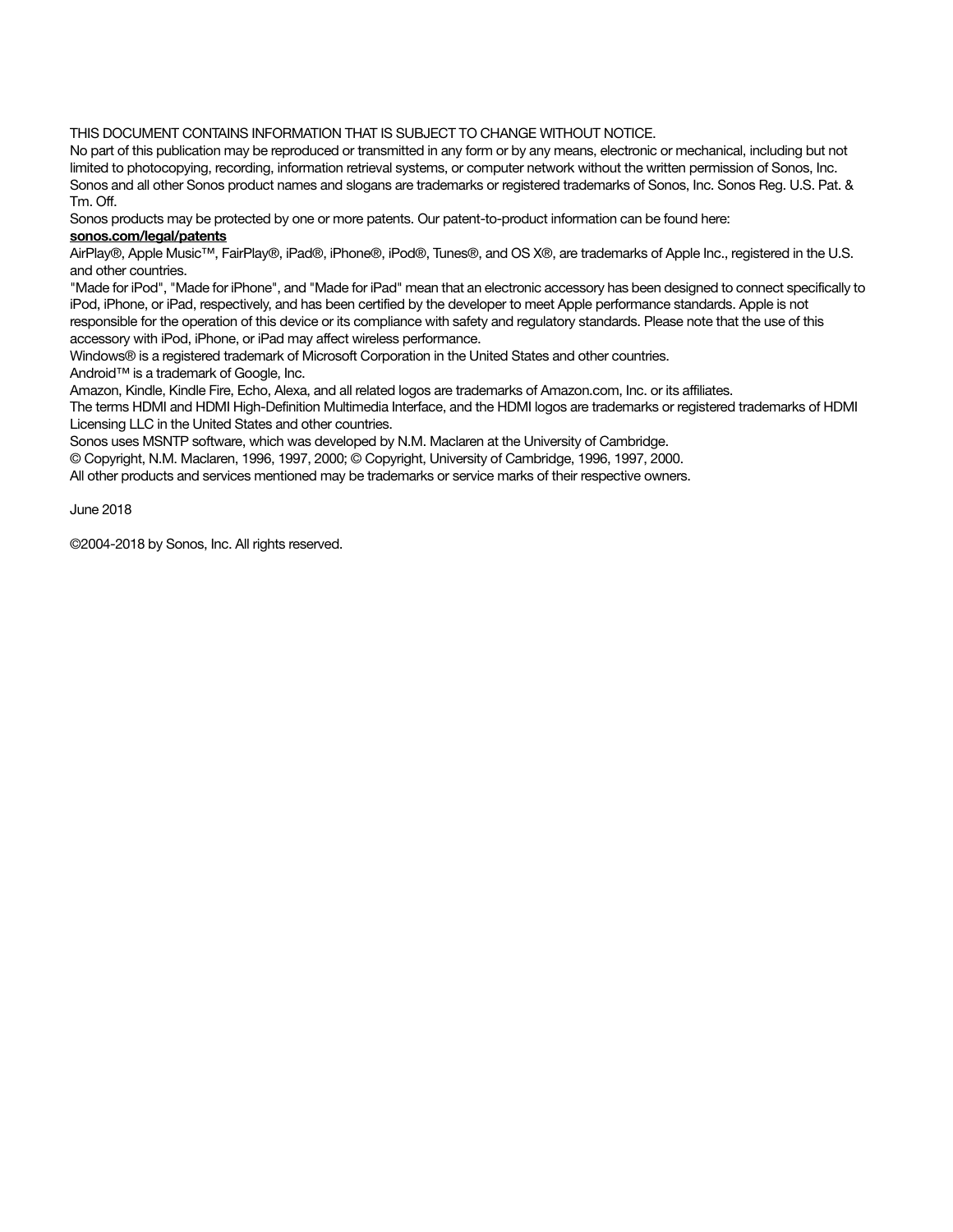# Sonos Connect

The Sonos Connect is designed to be used with an external amplifier. It contains both analog and digital outputs so you can easily Connect it to your existing audio equipment (see **[Explore Connect](#page-3-0)** for more information).

- Use a Connect to listen to music in a room where you already have an amplifier, such as your home theater system or the stereo system in your family room.
- Use a Connect to listen to music in your home office where you already have a computer or a pair of powered speakers.
- Use a Connect if you have a distributed audio system that is driven from an amplifier in one central location with speaker wires home-run to this central location.



### New to Sonos?

Download the app from the app store on your mobile device. Open the app and we'll guide you through setup. If you're using a computer, get the app at **[www.sonos.com/support/downloads](http://www.sonos.com/support/downloads)**.

For the latest system requirements and compatible audio formats, go to **<http://faq.sonos.com/specs>**.

### Already have a Sonos?

Sonos can be easily expanded room by room. You can turn directly to [Add to an existing Sonos system](#page-3-0) if you are adding this Connect to an existing Sonos system.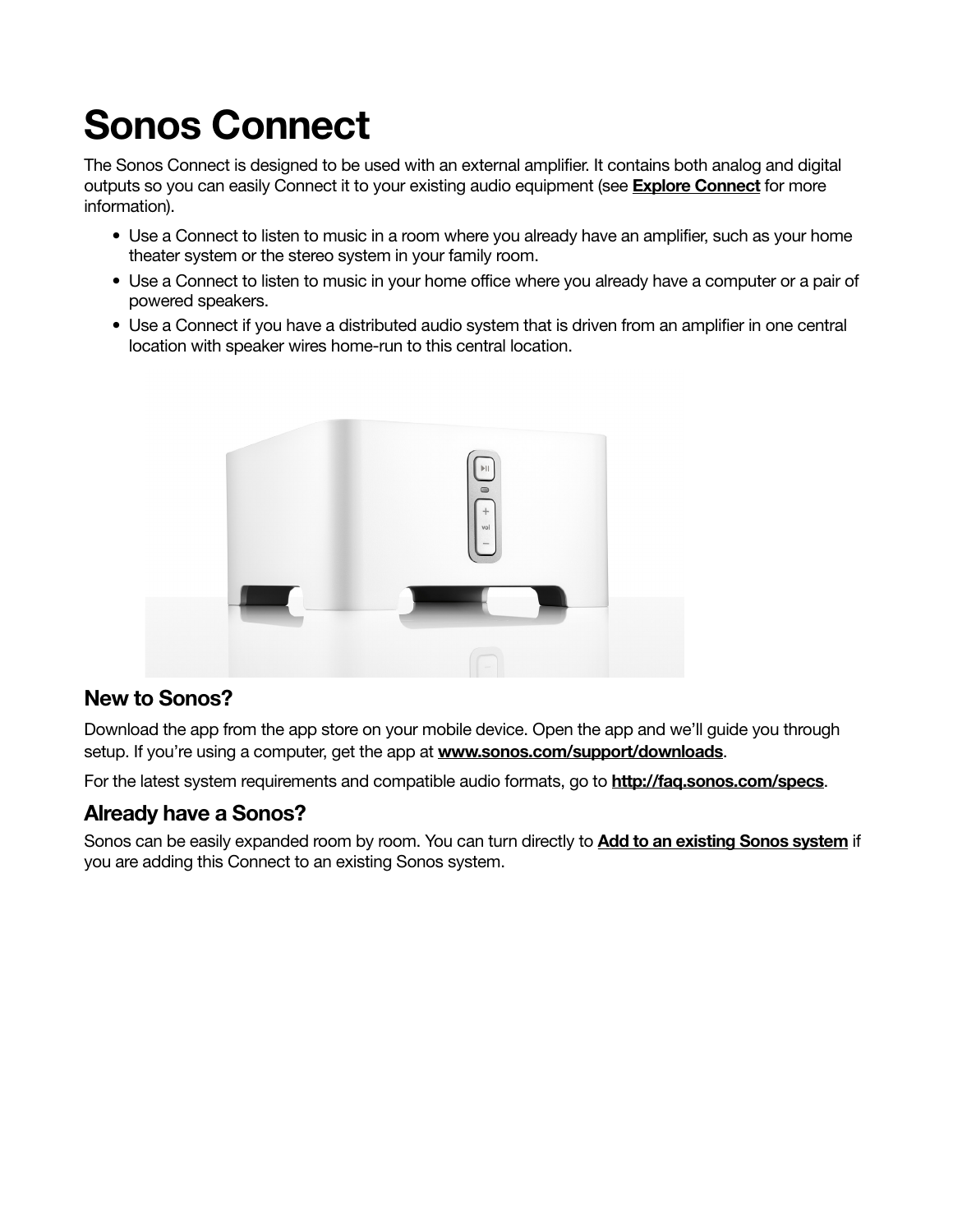# <span id="page-3-0"></span>Explore Connect

Play and control your music using the Sonos app or the controls.



### **Controls**

| Volume Up (+)<br>Volume Down (-) | Press to adjust the volume.<br><b>Note:</b> You can also use the app.                                                                                                                                                                                  |
|----------------------------------|--------------------------------------------------------------------------------------------------------------------------------------------------------------------------------------------------------------------------------------------------------|
| <b>Play/Pause</b>                | • Press once to play or pause music.<br>. Press twice to skip to the next track (if applicable to<br>the selected music source.<br>• Press three times to skip to the previous track.<br>• Press and hold to add the music playing in another<br>room. |
|                                  | Note: You can't skip or go to the previous track when<br>listening to radio stations.                                                                                                                                                                  |
| <b>Status light</b>              | Indicates the status.<br>For more information, see http://faq.sonos.com/led.                                                                                                                                                                           |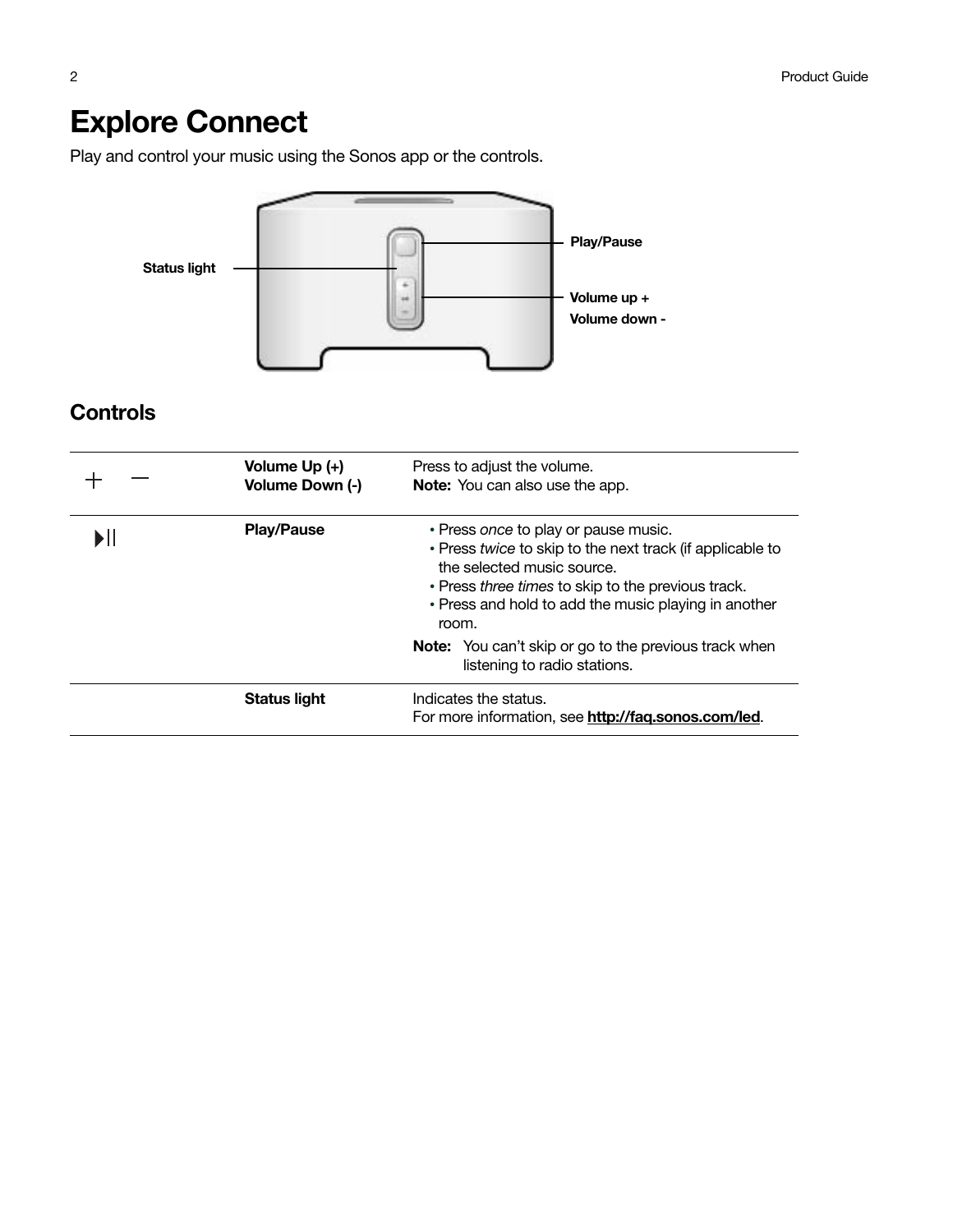### Connector panel



| Ethernet ports (2)                                  | You can use an Ethernet cable (supplied) to Connect to<br>a router, computer, or additional network device such as<br>a network-attached storage (NAS) device.<br><b>LED</b> indicators:<br>• Flashing Green (network activity)<br>• Yellow (link Connection) |
|-----------------------------------------------------|---------------------------------------------------------------------------------------------------------------------------------------------------------------------------------------------------------------------------------------------------------------|
| AC power (mains) input<br>(100 - 240 VAC, 50/60 Hz) | Use only the supplied power cord (using a third-party<br>power cord will void your warranty).                                                                                                                                                                 |
| Analog audio in                                     | Use a standard RCA audio cable (supplied) to Connect<br>the audio outputs from a separate audio component<br>such as a CD player, to the Sonos Connect's analog<br>audio inputs.                                                                              |
| Analog audio out                                    | Use a standard RCA audio cable (supplied) to Connect<br>the Sonos product's analog audio outputs to the audio<br>inputs on a separate audio component, such as an<br>amplifier or your home theater receiver.                                                 |
| <b>TOSLINK®</b> digital audio out                   | You can use a TOSLINK optical audio cable to Connect<br>the Sonos Connect's TOSLINK digital audio output to<br>the audio inputs on a separate audio component, such<br>as an amplifier or your home theater receiver.                                         |
| Coaxial digital audio out                           | You can use a digital coaxial cable to Connect the<br>Sonos product's coaxial digital audio output to the<br>audio inputs on a separate audio component, such as<br>an amplifier or your home theater receiver.                                               |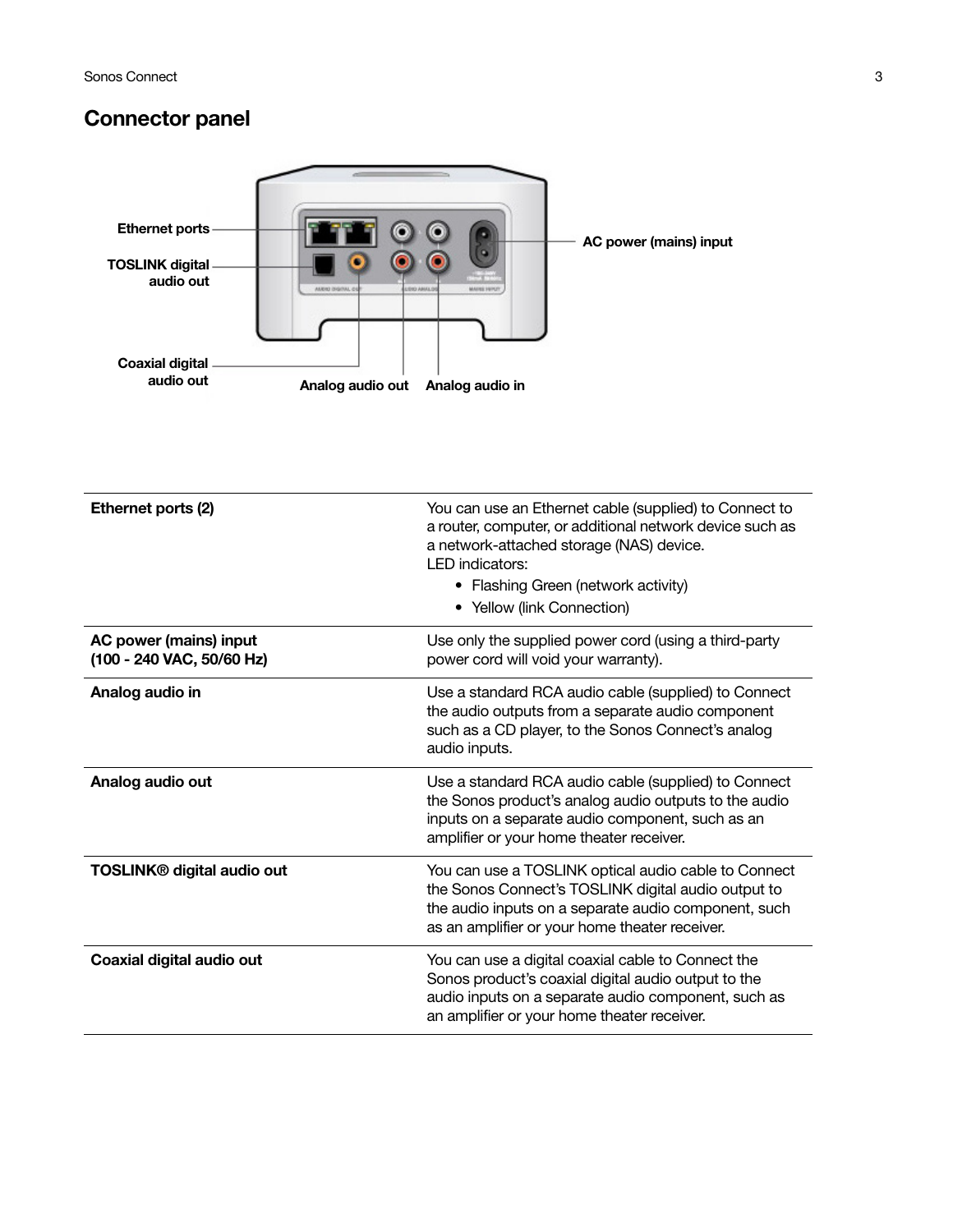# Play music

Open the Sonos app and  $tan$   $\overline{1}$  to play your music.

- Radio by TuneIn. Select from more than 100,000 free internet radio stations, podcasts, and shows.
- Music services. Explore and manage your music services add your own or try something new.
- Music stored on your mobile device. Play music you've downloaded to your phone or tablet.
- Music library. Play music stored on your computer or any Network-Attached Storage (NAS) device.

For a full list of the music choices available in your country, go to [www.sonos.com/music](http://www.sonos.com/music). For more information about playing music, check out our mobile app product guide at **[www.sonos.com/guides](http://www.sonos.com/guides)**.

# Add to an existing Sonos system

Once you've got your Sonos system set up, you can easily add more Sonos products any time (up to 32). Use the Sonos Connect's audio outputs to connect it to a home theater, computer, powered speakers, or amplifier.

If your house has structured (built-in) wiring, you can make a wired connection to the additional Sonos products. If you don't have structured wiring, our built-in wireless technology is ideal for you.

- 1. Attach the power cord and plug in the Sonos Connect.
- The **Audio** indicator (green) and the **Status indicator** (white) will begin to flash.
- 2. Choose one of the following options:

Connect to a home theater or amplifier



- If you have *digital inputs* on your home theater or amplifier, you can use either a TOSLINK® optical audio cable or a digital coaxial cable to Connect the Sonos Connect's digital output to the digital input on the receiver.
- If you have analog inputs on your home theater or amplifier, use a standard RCA audio cable to Connect the Sonos Connect's analog audio output to the audio inputs on the receiver.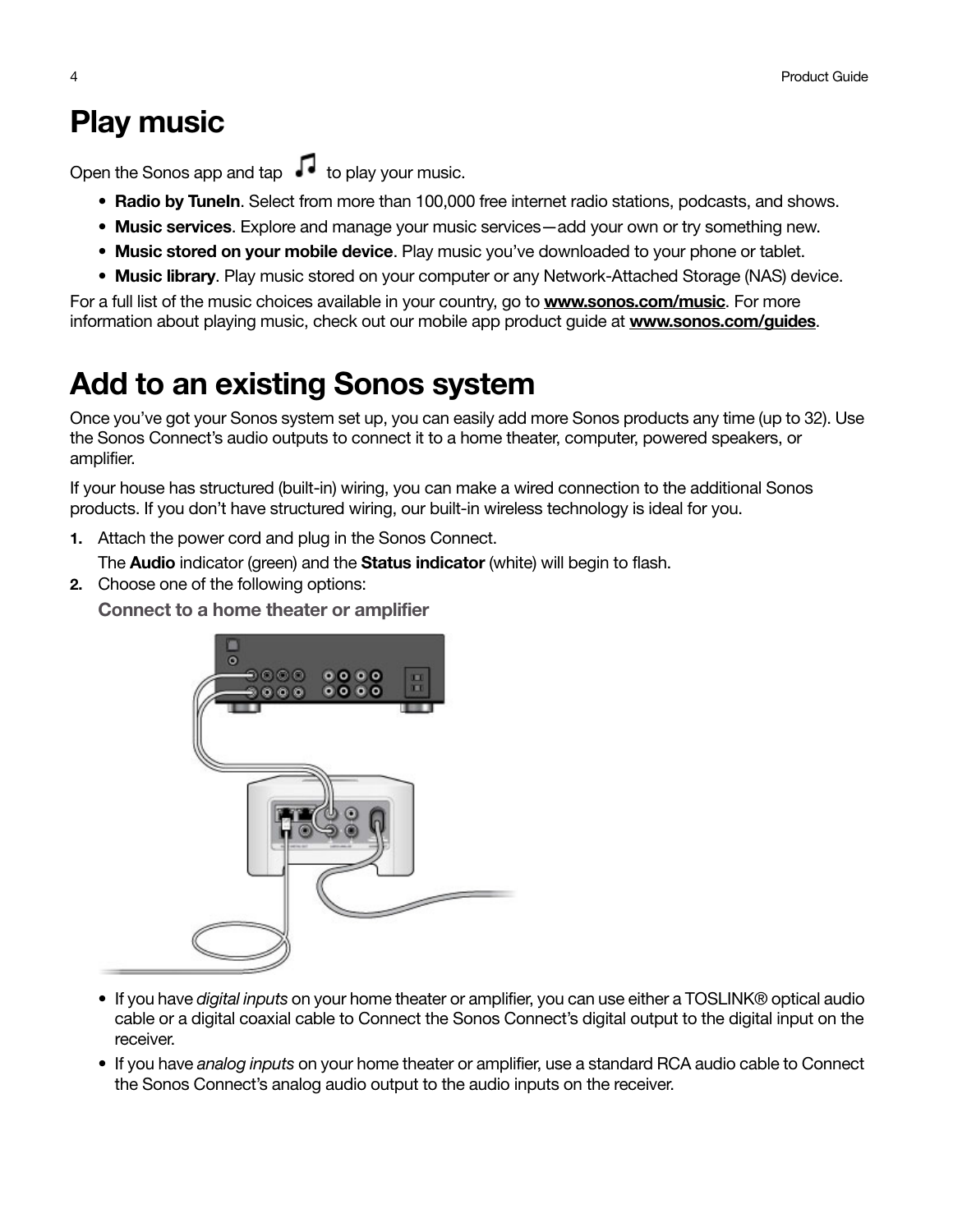• Select the proper input channel on the receiver. See **Controlling the volume from your home theater or** [amplifier](#page-8-0) to adjust volume settings.

Connect to a computer or powered speakers

- If you are Connecting to your computer: You will need a stereo mini to RCA Y-adapter audio cable (one 1/8-inch stereo miniplug to dual RCA male Connectors) to Connect the Sonos product's analog audio output to the computer's audio input.
- If you are Connecting to powered speakers: You may need a Y-adapter audio cable (one 1/8-inch stereo miniplug to dual RCA male Connectors) to Connect the computer's speakers to the audio outputs on the Sonos product. If your speakers have a male 1/8-inch stereo plug, you will need to attach a female-to-female coupler between the speaker plug and the Y-adapter audio cable.
- 3. If you are making a wireless Connection, skip this step and continue on to step 4. If you are making a wired Connection, Connect a standard Ethernet cable from your router or another Sonos product (or a live network wall plate if you have built-in wiring) to one of the Ethernet switch Connections on the back of the new Sonos product.
- 4. Choose one of the following options:
	- On a mobile device, tap  $\cdots$  > Settings > Add a Player or Sub and follow the prompts.
	- On a Mac or PC, go to **Manage > Add a Player or Sub** and follow the prompts.

Thick walls, 2.4 GHz cordless telephones, or the presence of other wireless devices can interfere with or block the wireless network signals from Sonos. If you experience difficulty after positioning a Sonos product, try one or more of the following resolutions—relocate the Sonos product; change the wireless channel your music system is operating on; Connect a Sonos product to your router if your setup is currently wireless.

## Use line-in

You can Connect an external source like a portable music player to any Sonos player that has a line-in Connection. The source will be automatically detected as soon as you plug it in.

To a portable music player: Use a 1/8 inch mini-stereo to RCA audio cable—plug the mini-stereo end into the portable device and the RCA end into the **Audio In** Connection on the Sonos player.

To an external source like a CD player: Plug a standard RCA cable into the analog Audio In Connections on the back of your Sonos player.

#### Playing music

- On a mobile device, select **Browse** > Line-In and choose the line-in device.
- On a Mac or PC, select Line-In from the MUSIC pane. Click  $\blacktriangledown$  next to the music source and choose Play Now.

#### Changing the settings

- 1. Choose one of the following:
	- On a mobile device, go to  $\cdots$  > Settings > Room Settings. Choose the Sonos speaker the source is Connected to and touch Line-In.
	- On a Mac or PC, go to Manage > Settings (PC) or Sonos > Preferences > Room Settings (Mac). Choose the Sonos speaker the source is Connected to from the **Room Settings for** drop-down and click the Line-In tab.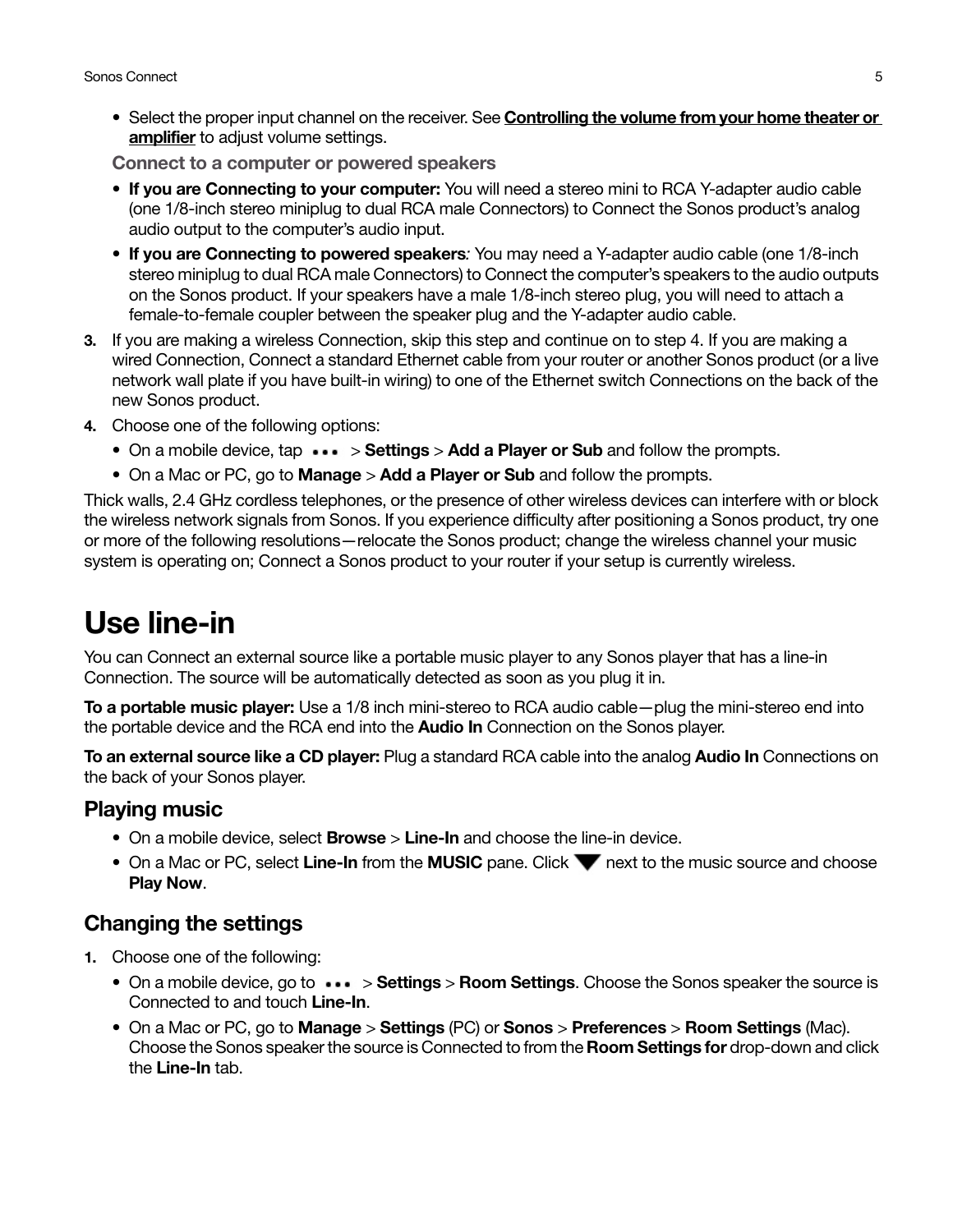- 2. You can change the following settings:
	- Line-In Source Name: Choose a name from the list.
	- Line-In Source Level: A default (typical) line-in source level is automatically assigned for each source. If the volume sounds too low, you can choose a higher line level. (You may experience clipping at higher volume levels if you set the level too high.)
	- Autoplay Room: Choose the room you want this line-in source to play in whenever it's Connected to Sonos.
	- Include Grouped Rooms: Turn on if you want the line-in source to play in rooms that are grouped with the autoplay room.
	- Use Autoplay Volume: Click the Use Autoplay Volume box if you want to use the external source to adjust the volume in the autoplay room. Use the slider to set a default volume.

### Line-in encoding settings

When you have line-in music sources attached to a Sonos product, line-in encoding determines how Sonos will encode the data coming in from these sources. Your Sonos system defaults to *automatic* in order to provide the optimal playback experience. Sonos recommends you do not change this default. However, if you decide to make a change, we recommend the following usage guidelines:

#### Use Uncompressed if:

- You want optimal performance with home theaters.
- You want to produce the highest quality sound for your Sonos system (this selection requires more network bandwidth than compressed audio.)

#### Use Compressed if:

- You are Connecting more than 4 rooms wirelessly.
- You are in an environment with heavy wireless interference and are experiencing dropouts.

To change the line-in encoding setting, select one of the following options:

- On a mobile device, go to  $\cdots$  > Settings > Advanced Settings > Audio Compression.
- On a PC, go to **Manage** > Settings > Advanced.
- On a Mac, go to **Sonos** > **Preferences** > **Advanced.**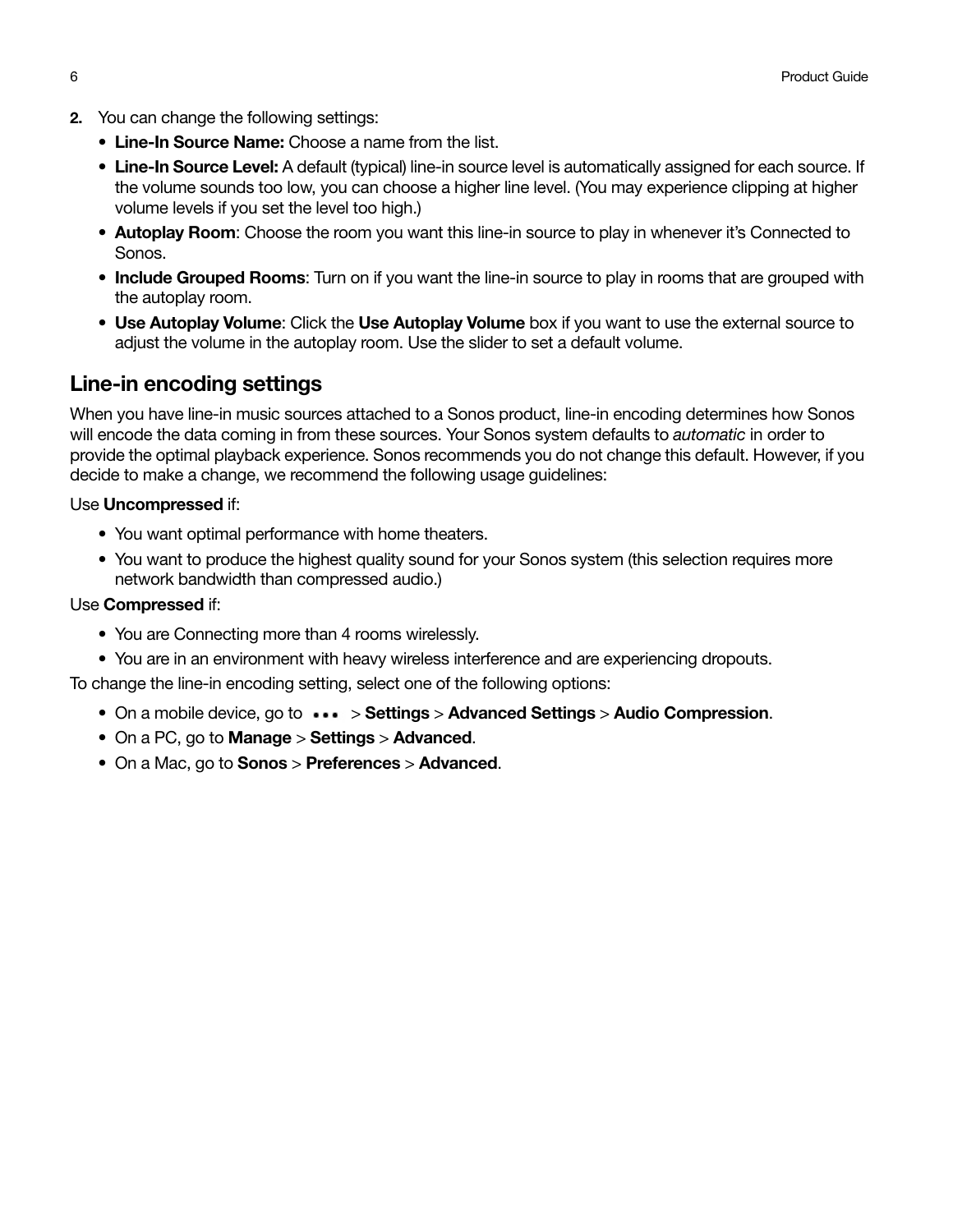# Line-out

### <span id="page-8-0"></span>Controlling the volume from your home theater or amplifier

To control the volume exclusively from your home theater or amplifier, you can change the line-out level on the Sonos Connect to Fixed by selecting one of the following options:

- On a mobile device, go to  $\cdots$  > Settings > Room Settings. Select the Sonos product attached to the receiver. Select Line-Out Level, and choose Fixed.
- On a PC, go to **Manage** > Settings. Select the Sonos product attached to the receiver. Choose Fixed from the Line-Out Level drop-down on the Basic tab.
- On a Mac, go to Sonos > Preferences > Rooms Settings. Select the Sonos product attached to the receiver, and then choose Fixed from the Line-Out Level drop-down on the Basic tab.
- Note: When you change the line-out level to Fixed on your Sonos Connect you will not be able to adjust the volume or the equalization settings using a Sonos app.

### Controlling the volume from Sonos

- 1. Adjust your home theater or amplifier's volume to typical listening volume.
- 2. If the line-out level is not currently set to Variable, you will need to change it:
	- On a mobile device, go to  $\cdots$  > Settings > Room Settings. Select the Sonos product attached to the receiver. Select Line-Out Level and choose Variable.
	- On a PC, go to **Manage > Settings**. Select the Sonos product attached to the receiver, and then choose Variable from the Line-Out Level drop-down on the Basic tab.
	- On a Mac, go to Sonos > Preferences > Rooms Settings. Select the Sonos product attached to the receiver, and then choose Variable from the Line-Out Level drop-down on the Basic tab.
- 3. Use the Sonos app to adjust the volume on your Sonos system so you can hear music. This may be at the high end of the volume scale.
- 4. If desired, you can readjust the volume on your home theater system or amplifier so that the volume range for the app falls within your typical listening range.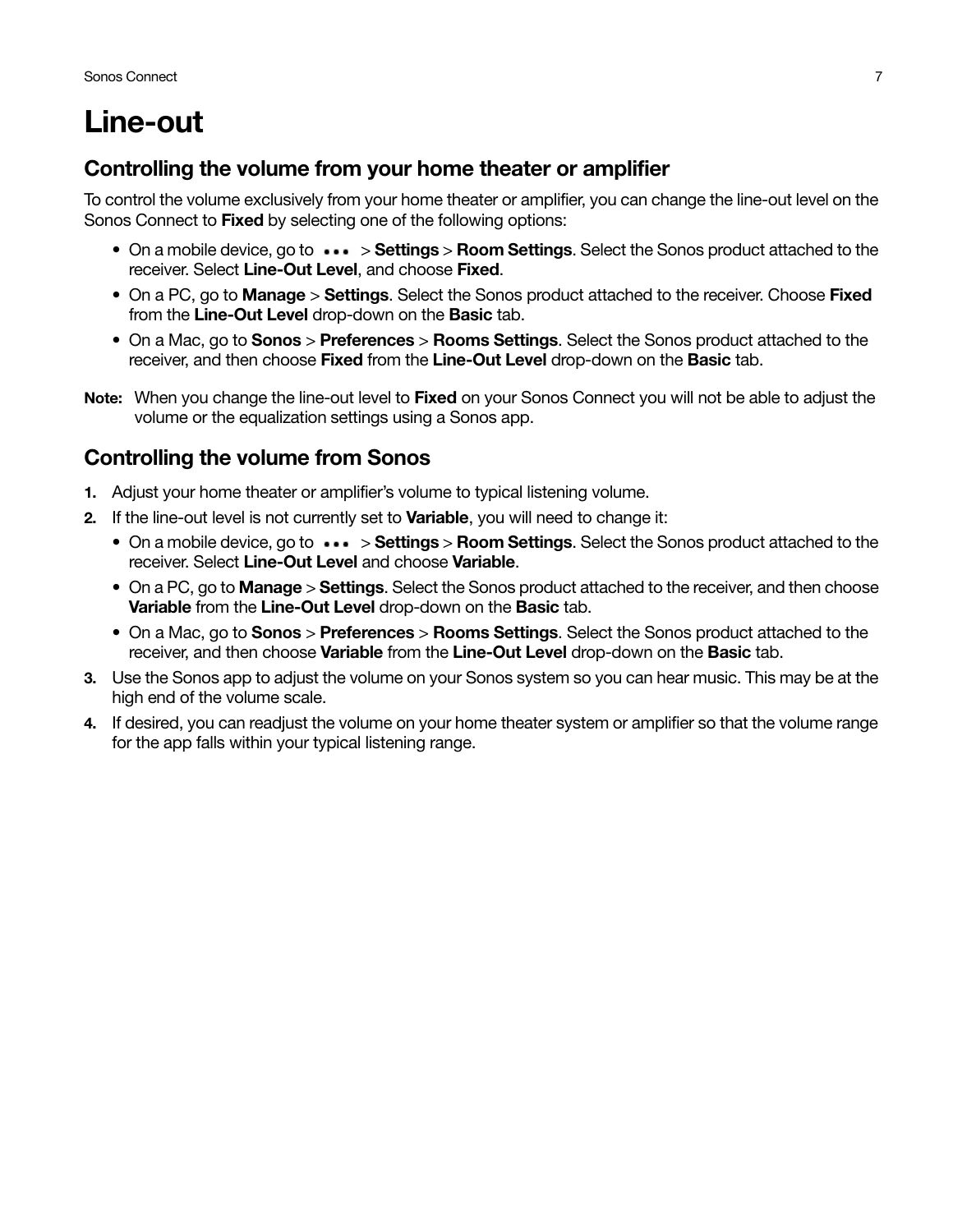# Your home network

Your Sonos speakers and the mobile device with the Sonos app need to be on the same Wi-Fi network.

### Wireless network

Setting up Sonos on your home Wi-Fi is the answer for most homes. You just need:

- High-speed internet connection such as DSL/cable modem or fiber-to-the-home broadband connection
- High-speed DSL/cable modem (or fiber-to-the-home broadband connection)
- 2.4GHz 802.11b/g/n wireless home network

Note: Satellite internet access may cause playback issues.

### Wired home network

Connect a Sonos Boost or speaker to your router with an Ethernet cable if:

- Your Wi-Fi is slow, temperamental, or doesn't reach all the rooms where you want to use Sonos.
- Your network is already in high demand with streaming video and internet usage and you want a separate wireless network just for your Sonos system.
- Your network is 5GHz only (not switchable to 2.4GHz).
- Your router supports only 802.11n (you can't change the settings to support 802.11b/g/n).
- Note: For uninterrupted playback, use and Ethernet cable to connect the computer or NAS drive that has your music library files to your router.

## Got a new router?

If you purchase a new router or change your internet service provider (ISP), you'll need to restart your Sonos products after the router is installed.

- Note: If you keep a Sonos product connected to your router and an ISP technician connects it to the new router, then you'll only need to restart your other Sonos products.
- 1. After the router is set up, disconnect the power cords from your Sonos products for at least 5 seconds.
- 2. Reconnect all the power cords—if you keep a Sonos product connected to your router, start with that one. The speaker status light turns solid white on each product when the restart is complete. If you don't have a Sonos product connected to your router, you'll need to change your network password in the Sonos app.

## Change your network password

If you change your network password (and you don't have a Sonos product connected to your router), you'll need to update the password in the Sonos app.

1. Connect a Sonos speaker to your router with an Ethernet cable.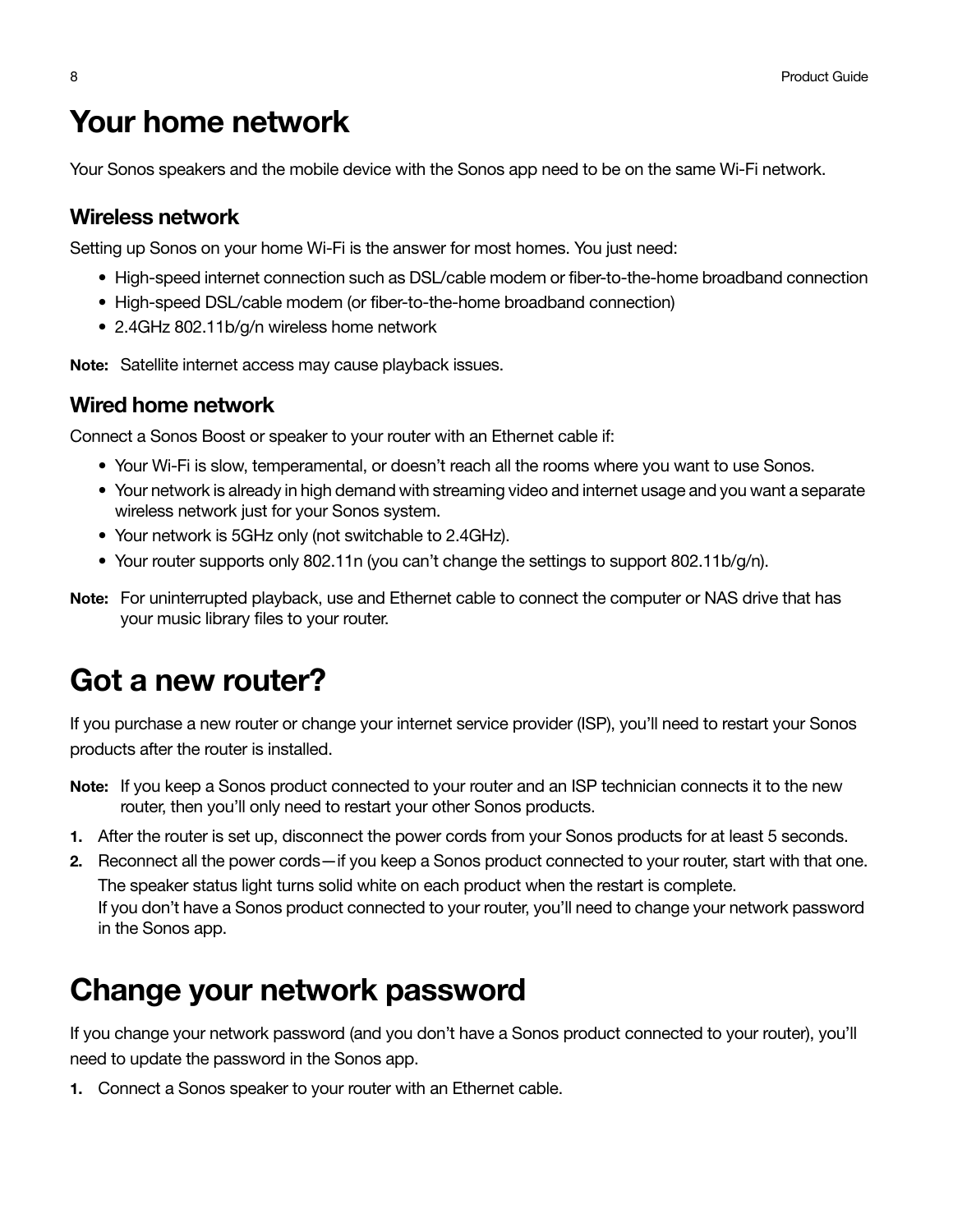- 2. Choose an option:
	- On a mobile device, go to  $\cdots$  > Settings > Advanced Settings > Wireless Setup.
	- On a PC, go to Manage > Settings > Advanced. On the General tab, select Wireless Setup.
	- On a Mac, go to Sonos > Preferences > Advanced. On the General tab, select Wireless Setup.

3. Enter the new network password.

Once the password is accepted you can unplug the speaker from the router and move it back to its original location.

### Important safety information

Warning: Do not open Sonos products as there is a risk of electric shock. Under no circumstances should Sonos products be repaired by anyone other than an authorized Sonos repair center, as this will invalidate the warranty. Please contact Sonos Customer Support for more information.

- 1. Read these instructions.
- 2. Keep these instructions.
- 3. Heed all warnings.
- 4. Follow all instructions.
- 5. Do not use this apparatus near water.

6. Clean only with dry soft cloth. Household cleaners or solvents can damage the finish on your Sonos components.

7. Do not install near any heat sources such as radiators, heat registers, stoves, or other apparatus that produce heat.

8. Protect the power cable from being walked on or pinched, particularly at plugs, convenience receptacles, and the point where they exit from the apparatus.

9. Only use attachments/accessories specified by the manufacturer.

10. Unplug this apparatus during lightning storms or when unused for long periods of time.

11. Refer all servicing to Sonos qualified service personnel. Servicing is required when the apparatus has been damaged in any way, such as power-supply cable or plug is damaged, liquid has been spilled or objects have fallen into the apparatus, the apparatus has been exposed to rain or moisture, does not operate normally, or has been dropped.

12. The Mains plug should be readily available to disConnect the equipment.



13. Warning: To reduce the risk of fire or electric shock, do not expose this apparatus to rain or moisture.

14. Do not expose apparatus to dripping or splashing and do not place objects filled with liquids, such as vases, on the apparatus.

**Caution:** To avoid damage to speakers, turn off the external amplifier before unplugging your Sonos Connect.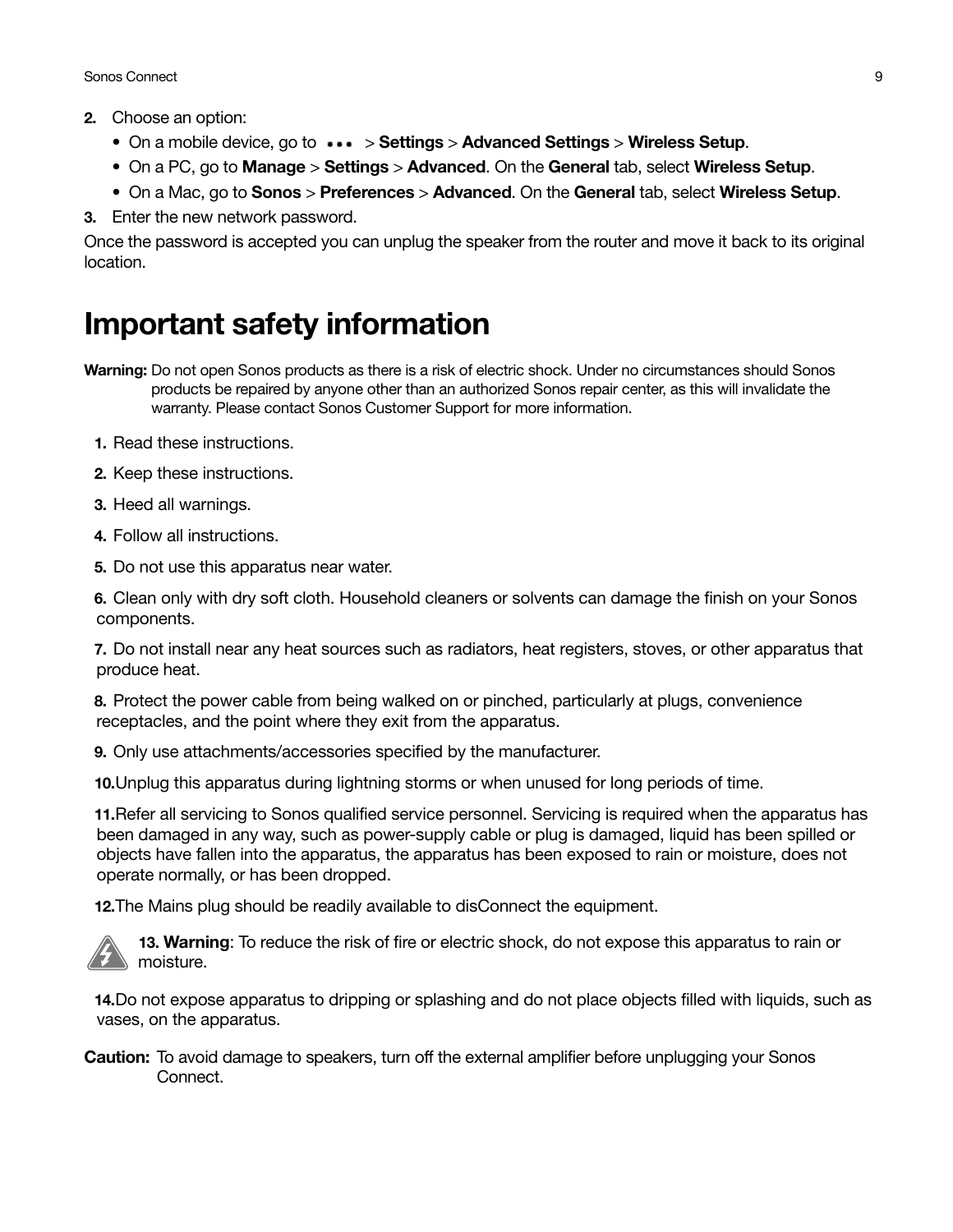# **Specifications**

| <b>Feature</b>                  | <b>Description</b>                                                                                                                                                                                                                                                                                                                                                                                                                                                                                                                                                                                           |
|---------------------------------|--------------------------------------------------------------------------------------------------------------------------------------------------------------------------------------------------------------------------------------------------------------------------------------------------------------------------------------------------------------------------------------------------------------------------------------------------------------------------------------------------------------------------------------------------------------------------------------------------------------|
| <b>Audio</b>                    |                                                                                                                                                                                                                                                                                                                                                                                                                                                                                                                                                                                                              |
| <b>Sound Quality</b>            | THD+N<0.009%, 20Hz-20kHz                                                                                                                                                                                                                                                                                                                                                                                                                                                                                                                                                                                     |
| Line In                         | Analog (RCA), auto-detecting                                                                                                                                                                                                                                                                                                                                                                                                                                                                                                                                                                                 |
| <b>Line Out</b>                 | Analog (RCA), digital (optical and coaxial)                                                                                                                                                                                                                                                                                                                                                                                                                                                                                                                                                                  |
| <b>Music Access</b>             |                                                                                                                                                                                                                                                                                                                                                                                                                                                                                                                                                                                                              |
| <b>Audio Formats Supported</b>  | Support for compressed MP3, AAC (without DRM), WMA without DRM<br>(including purchased Windows Media downloads), AAC (MPEG4), AAC+,<br>Ogg Vorbis, Apple Lossless, Flac (lossless) music files, as well as<br>uncompressed WAV and AIFF files.<br>Native support for 44.1kHz sample rates. Additional support for 48kHz,<br>32kHz, 24kHz, 22kHz, 16kHz, 11kHz, and 8kHz sample rates. MP3 supports<br>all rates except 11kHz and 8kHz.<br>Note: Apple "FairPlay", WMA DRM and WMA Lossless formats not<br>currently supported. Previously purchased Apple "FairPlay" DRM-protected<br>songs may be upgraded. |
| <b>Music Services Supported</b> | Sonos works seamlessly with most music services, including Apple<br>Music™, Deezer, Google Play Music, Pandora, Spotify and Radio by<br>Tuneln, as well as downloads from any service offering DRM-free tracks.<br>Service availability varies by region. For a complete list, see<br>http://www.sonos.com/music.                                                                                                                                                                                                                                                                                            |
| <b>Internet Radio Supported</b> | Streaming MP3, HLS/AAC, WMA                                                                                                                                                                                                                                                                                                                                                                                                                                                                                                                                                                                  |
| <b>Album Art Supported</b>      | JPEG, PNG, BMP, GIF                                                                                                                                                                                                                                                                                                                                                                                                                                                                                                                                                                                          |
| <b>Playlists Supported</b>      | Napster, iTunes, WinAmp, and Windows Media Player (m3u, .pls, .wpl)                                                                                                                                                                                                                                                                                                                                                                                                                                                                                                                                          |
| <b>Networking</b>               |                                                                                                                                                                                                                                                                                                                                                                                                                                                                                                                                                                                                              |
| <b>Wireless Connectivity</b>    | Connects to your home Wi-Fi network with any 802.11 b/g/n router.<br>802.11n only network configurations are not supported-you can either<br>change the router settings to 802.11 b/g/n or Connect a Sonos product to<br>your router.                                                                                                                                                                                                                                                                                                                                                                        |
| SonosNet <sup>™</sup> Extender  | Functions to extend and enhance the power of SonosNet, a secure AES<br>encrypted, peer-to-peer wireless mesh network dedicated exclusively for<br>Sonos to reduce Wi-Fi interference.                                                                                                                                                                                                                                                                                                                                                                                                                        |
| <b>Network Bridging</b>         | 2-port switch allows a Connection to your network or to other Sonos<br>speakers                                                                                                                                                                                                                                                                                                                                                                                                                                                                                                                              |